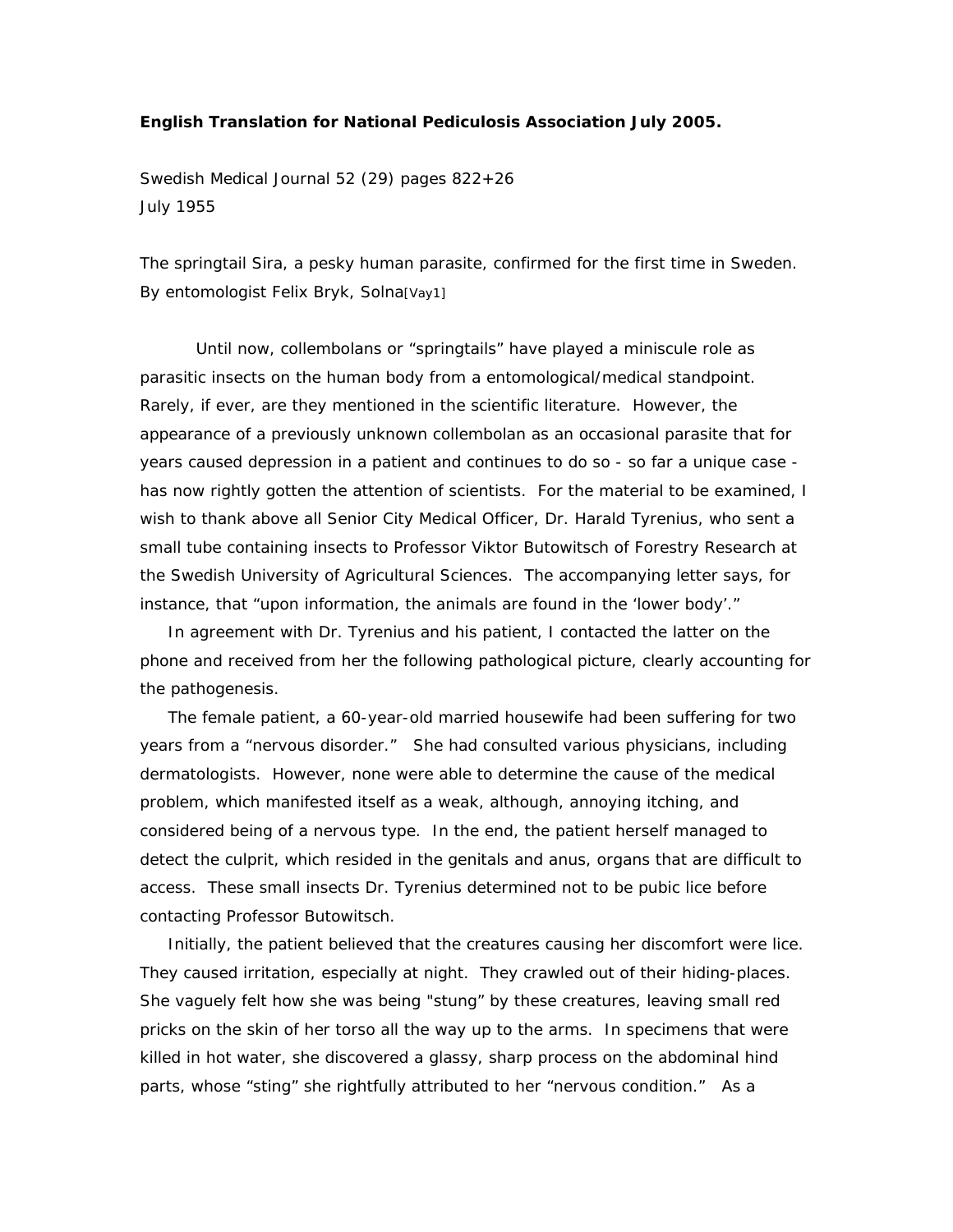means of extermination, she received gray ointment[Vay2] and finally DDT, all of which, however, proved ineffectual. The poor woman was in complete despair not being able to get rid of these stubborn parasites. To my question whether she possessed any potted plants, since according to Walter (Axelsson) Linnapiemi (1907, page 216), these insects[Vay3] 'reside under potted plants in residential dwellings and greenhouses', she answered in the negative, instead the springtails were present in the bathroom, crawling on the walls, on the damp floor, in the drain, and the toilet. "Especially, the toilet brush was teeming with these parasites." That is why she called them sewer animals (a wordplay on the Swedish word for monotreme), adding the qualifier "horrific." As such, they had previously eluded entomologists. The 10 specimens contained in the tube that were forwarded for closer scrutiny, she had gathered gradually.

 As for the entomology: Associate professor Karl-Herman Forsslund determined the animals as *Sira planiani* Nic. Furthermore, he had the animals examined by a specialist in Copenhagen, Dr. S. L. Tuxen, who confirmed Dr. Forsslund's diagnosis, and also discovered a single specimen of a closely-related *Sira buski* Lubbock among the examined animals.

*Sira* is of the springtail genus, about whose parasitism, nothing was previously known. Since, like all collembolans, it has weak mouth parts, it is incapable of biting, except for no more than nibbling at the epithelium, which of course may be perceived as a bite due to the great sensitivity of the mucous membrane in this biotope. It seems to me that it is the crawling with the rather well developed claws of the animal's three pair of feet is the most likely explanation for the alleged "bites." The patient observed some sort of sting at the extremity of the animal's abdomen to which she attributed the major part of her discomfort that the animal caused her. In reality, however, collembolans have no sting, instead they have a long projecting "jump fork" on their underbelly that is incapable of performing any bites, because it is soft. Due to the pressure created when attempting to jump – hence the name "springtails" – the tip of the fork could easily cause an unbearable irritation in body parts as sensitive as the vulva, and then being perceived by a patient as bites. By consulting noted reference books, I have tried to collect information, particularly about *Sira,* but generally and more broadly also about collembolans as ectoparasites in humans, but with a meager result.

 There are no references to *Sira* at all, which is why its mere discovery as an unpleasant parasite in humans deserves special attention. The statements by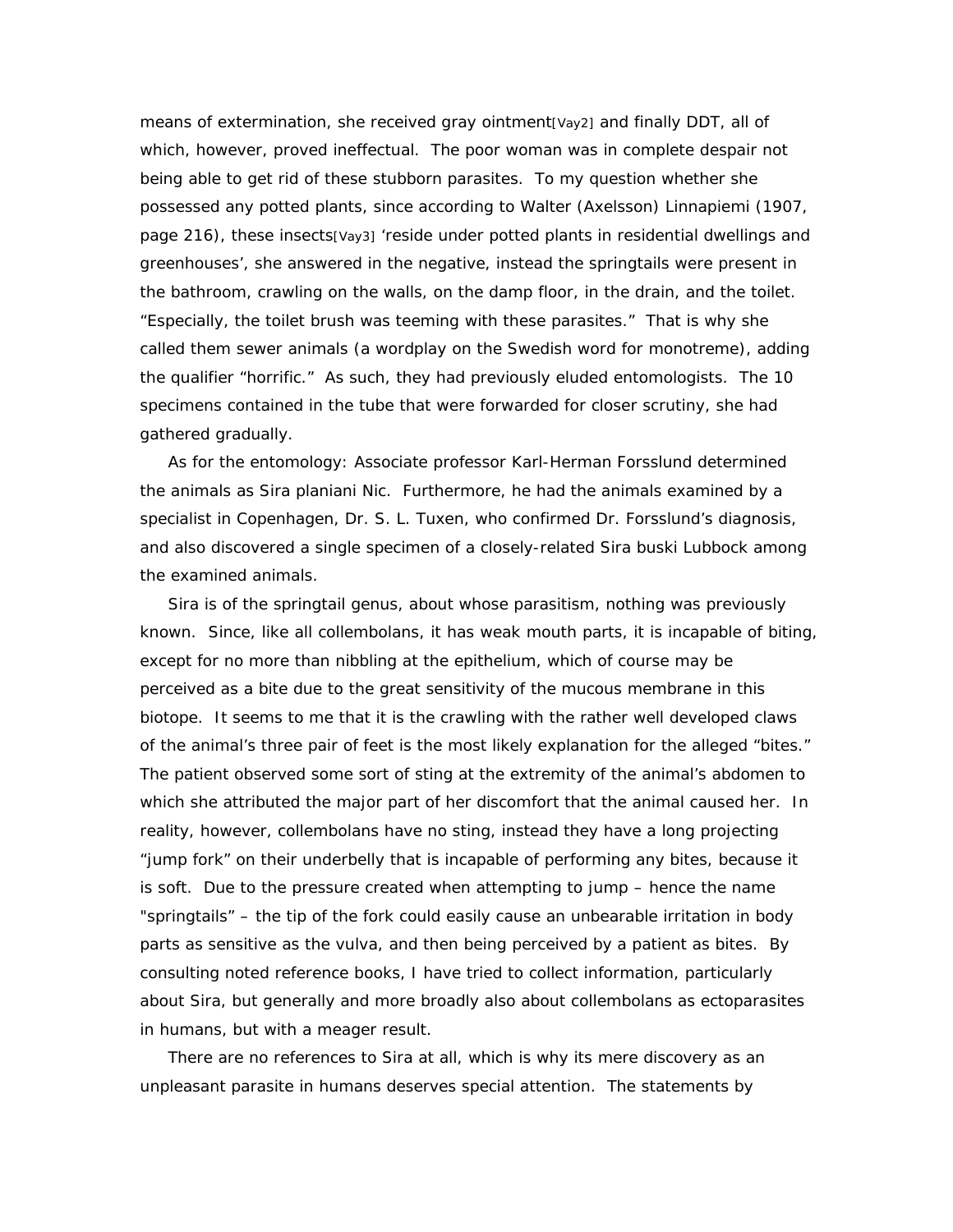Martini (1952, page 120[Vay4] and 354 about collembolans are immaterial or plainly misleading. On page 354, he writes[Vay5]: "Very discomforting mosquito-like skin irritations attributable to collembolans of the genus *Engomobrya* attempting to bite". I already pointed out that collembolans do not have this ability to bite. Furthermore, Martini mentions *Lepidocyrius curvicollis* as an occasional parasite sometimes assumed to nestle in human hairs.

 Martini's statement about the occurrence of springtails in human hair likely refers to the unusual case reported by Freche and Beille in the minutes of a meeting of the Academy of Sciences in Paris (1896, page 70). A well-groomed man in his seventies returning in August of 1891 from a journey to the island of d'Oloron sensed numerous parasites in his hair, after two weeks or so, which he assumed to be fleas. Treatment with a mercurial preparation proved to be beneficial. As winter came around, he had gotten rid of the parasites and believed this to be the end of it, but in the spring of 1892, they re-emerged and remained until November. The situation repeated itself in 1893, followed by another disappearance in the winter. This continued for several years, i.e., 1894, 1895 and 1896, regardless of the disinfection of the patient's body and all of his household goods[Vay6]. "The parasites seem to become increasingly abundant." At first, the animals appeared only in the hair, which he carries very long, but since 1894, they were crawling on his neck, torso and[Vay7] "absolutely smooth and hairless limbs," i.e., on his entirely hairless extremities. These parasites leave no injuries of the skin, which exhibits no[Vay8] "pathological change." The animal is only vexing and unpleasant due to its movements. The authors assume that the insect is a new species of the *Sira* genus. Martini later determined it as *Lepidocytus curvicollis.* 

On April 5, 1955, Lord Justice Dr. Max Cretschmar in Celle in Germany mentioned to me that[Vay9] "I had received a sample of the collembolan *Orchesella cincta,* several specimens of which were found on a child, which were provided on the assumption that they were ectoparasites."<sup>1</sup>

 Two questions emerge. First, does *Sira* prefer female individuals of the species Homo sapiens as "host animal," and second, was *Sira's* occasional biotope originally the rectum or vulva? Ignoring Carl v. Linné's extraordinary statement "particularly in the female species" concerning fleas, (Bryk, page 30), I found only one reference in the relevant literature indicating that an insect, although harmless, has a

 1 It would be of interest to veterinarians that according to M. Megnin another collembolan, *Podurhippus pytyriasieus,* was found in vast numbers in the wounds of a poorly-kept jaded horse.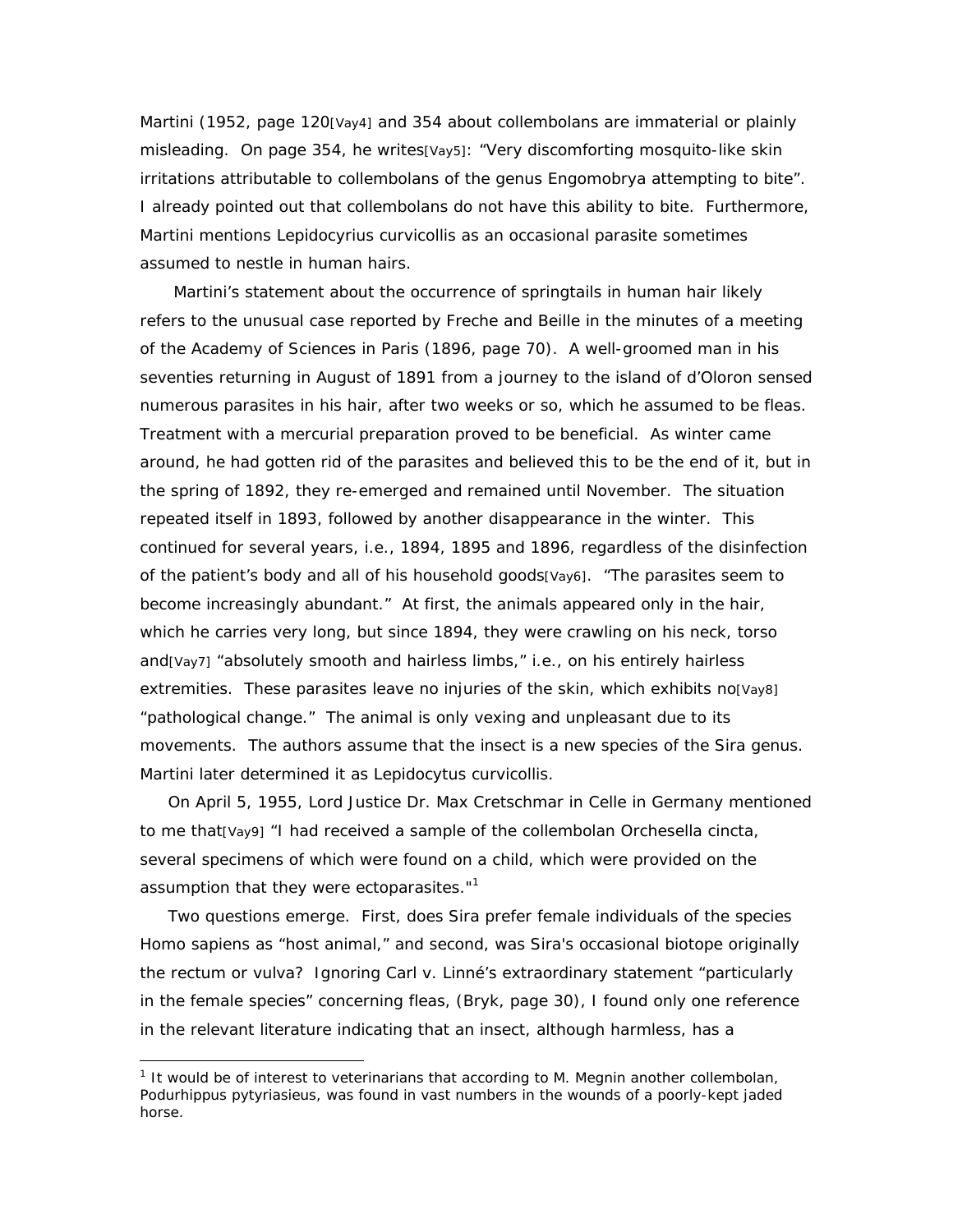preference for the weaker sex. As for the long-horned *Clytanthus pilosus* Forster, Planet says (1924, page 173) "it often settles on the clothes or the back of the neck of perspiring persons, especially female individuals." If, in fact, women perspire more than men, then my question as to why the special odor of women rather than men attracts the insects more would have found an answer, and this would explain the sporadic occurrence of ectoparasites in the vulva. The occurrence, for example, of caterpillars of butterflies in the vagina, reported by professor M. Hering (1937, pages 139-140), should not in any way be seen in connection with the *Sira* case, since in this rare case, the caterpillars, which feed exclusively on plants, and therefore harmless in this regard, entered their new habitat due to the contamination of an irrigator, where otherwise they would have pupated.

 That *Sira's* preference for toilet brushes seems to indicate that the smell of feces is what originally attracts them there. Their migration to the vulva would then be stage two of taking up residence in new areas.

 Since controlling the collembolan plague ultimately must lead to its extermination within its original habitat, I would like to bring my article to a conclusion by citing the only passage in which the British researchers Patton and Evans (1931) mention collembolans[Vay10].

 "*Important:* Springtails may become a nuisance in damp cellars in houses where they may get into the ground floors, around sinks, and into the conservatories. Should they prove a nuisance, a mixture of slaked lime and sulphur is recommended by Herrick. It should be spread over the floor, shelves and the walls; a dry atmosphere is inimical to these insects".

 In analogy with the scientific names of diseases caused by insects such as Myiasis or Phthiriasis, I suggest the name S i r a c i a for the ill caused by *Sira, as*  discussed in detail above.

## Literature:

*F. Bryk:* 1925. Vandringar i naturens o. kulturens riken (Excursions in the realms of nature and culture), Stockholm

*Freche & Beille:* 1896 Sur un parasite accidentel de l'homme, appartenant à l'ordre des [illegible] présentée par Edmond Perrier. G. R. des Séances de l'Acad. d. Sci., CXXIII, No. 1, 70, Paris. (An accidental parasite in humans, belonging to the genus [illegible] presented by Edmond Perrier, etc.)